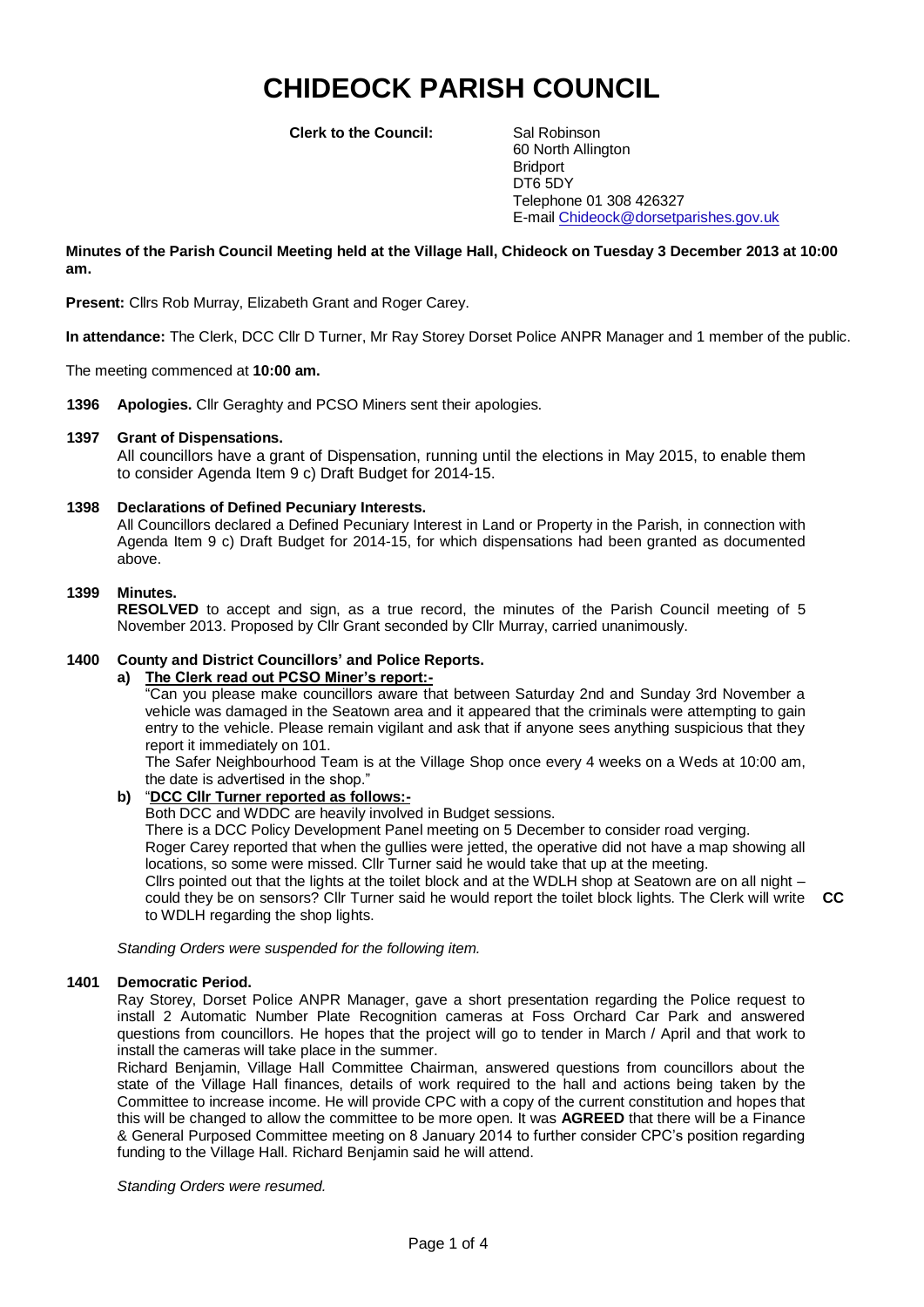# **1402 Reports / Updates by the Clerk and Councillors.**

Items 1 to 18 on the Actions & Information List were **NOTED**, with the exception of those detailed below, which were discussed in more detail.

- **a) 1 – A35 Toilet Facilities. AGREED** to reply to the letter from Mr Andy Roberts, Highways Agency, querying the reference to toilet facilities at Chideock and accepting the offer of 2 signs for Foss Orchard Car Park directing motorists to the Eype service area. **CC**
- **b) 13 – Good Graffiti**. **AGREED** to inform Cllr Summers that there is no suitable location for this in **CC** Chideock.
- **c) 14 & 15 – Parish Boundary anomalies**. **AGREED** not to pursue this matter further.
- **d) 16, 17 & 17A – Rural Broadband. AGREED** to send a letter of support as requested. Cllr Grant said **CC** that she has spoken to some North Chideock residents who say that they will write letters of support.

The Clerk reported that she had received an update from Mr David Wragg on the A35 Miles Cross meeting held on 18 November.

"The 40 mph speed limit will be extended from the Chideock Boundary to the end of the 50 mph limit at Miles Cross, funding is in place and work will be done 2014/15 financial year.

The principal of speed cameras at Miles Cross is also approved and selection of type, location and data collation to be determined. Funding is to be found but no dates for implementation agreed.

No decision had been made by HA re Broomhills site.

Next meeting to be arranged for January."

**CC**

**AGREED** that the clerk ask for clarification as the whether the 40 mph limit stops at the start of the 50 mph limit to the west of Miles Cross or where the 60 mph limit starts to the east of Miles Cross.

# **1403 Planning Matters.**

- **a) Applications.** None.
- **b) To consider any applications received after the agenda was circulated**. None.
- **c) Determinations.**
	- **1/D/13/001278 ANCHOR INN, SEATOWN** External lighting to Public House premises (Full) **WITHDRAWN**
- **d) To note any determinations received after the agenda was circulated.** None.
- **e) Ridwood Affordable Housing Development.**
	- Actions & Information List Items 19 23 were **NOTED**
- **f) Any Other Planning Matters**. Actions & Information List Items 23 – 33A were **NOTED** with the exception of those detailed below, which were discussed in more detail
	- **i.** AONB
	- **ii.** Golden Cap Caravan Park
	- **iii.** Bridport, Allington & Symondsbury Neighbourhood Plan. **AGREED** to respond saying that CPC has no objection to the proposed Neighbourhood Plan Area. **CC**
	- **iv.** Mill Lane Bridleway 18.
	- **v.** Development at Anchor Inn. **AGREED** to write to Andrew Martin, Planning Officer, asking for his assurance that the wall will be reinstated as per the original. **CC**

# **1404 Finances.**

**a) RESOLVED** to make the following payments for November:-

| Clerk's Salary & Expenses for November | £238.10 |
|----------------------------------------|---------|
| Village Hall Hire Oct, Nov & Dec c     | £48.00  |
| PNW Services - Bus Shelter Cleaning    | £20.00  |

Proposed by Cllr Grant, seconded by Cllr Murray, carried unanimously.

Given that there will be no CPC meeting at the end of December, RESOLVED to draw and sign post dated cheques for the following payments:-

| Clerk's net salary + office allowance for December | £217.55 |
|----------------------------------------------------|---------|
| PAYE payment for Oct, Nov, Dec 2012                | £159.00 |

Proposed by Cllr Carey, seconded by Cllr Murray, carried unanimously.

# **b) Foss Orchard Car Park.**

Items 34 to 39 on the Actions & Information List were **NOTED.**

**c) DRAFT Budget for 2014-15.** Item 40 on the Actions & Information List was **NOTED.**

Budget amounts for all items except 3 year Service Contract for Village Clock service and grant to the Village Hall were provisionally **AGREED** – see attached.

**AGREED in principle** that the Restricted Reserve amounts for Affordable Housing (£200) and Parish Plan (£400) could be vired from restricted reserves and allocated to other purposes as all have been unspent for more than 4 years.

**AGREED in principle** that up to £400 from the General Reserve could also be used for other purposes.

This gives a possible £1,000 which could be put towards a 3 year Clock Service Contract and or the Village Hall.

**AGREED** to consider making a grant of £300 to the Village Hall at Year End.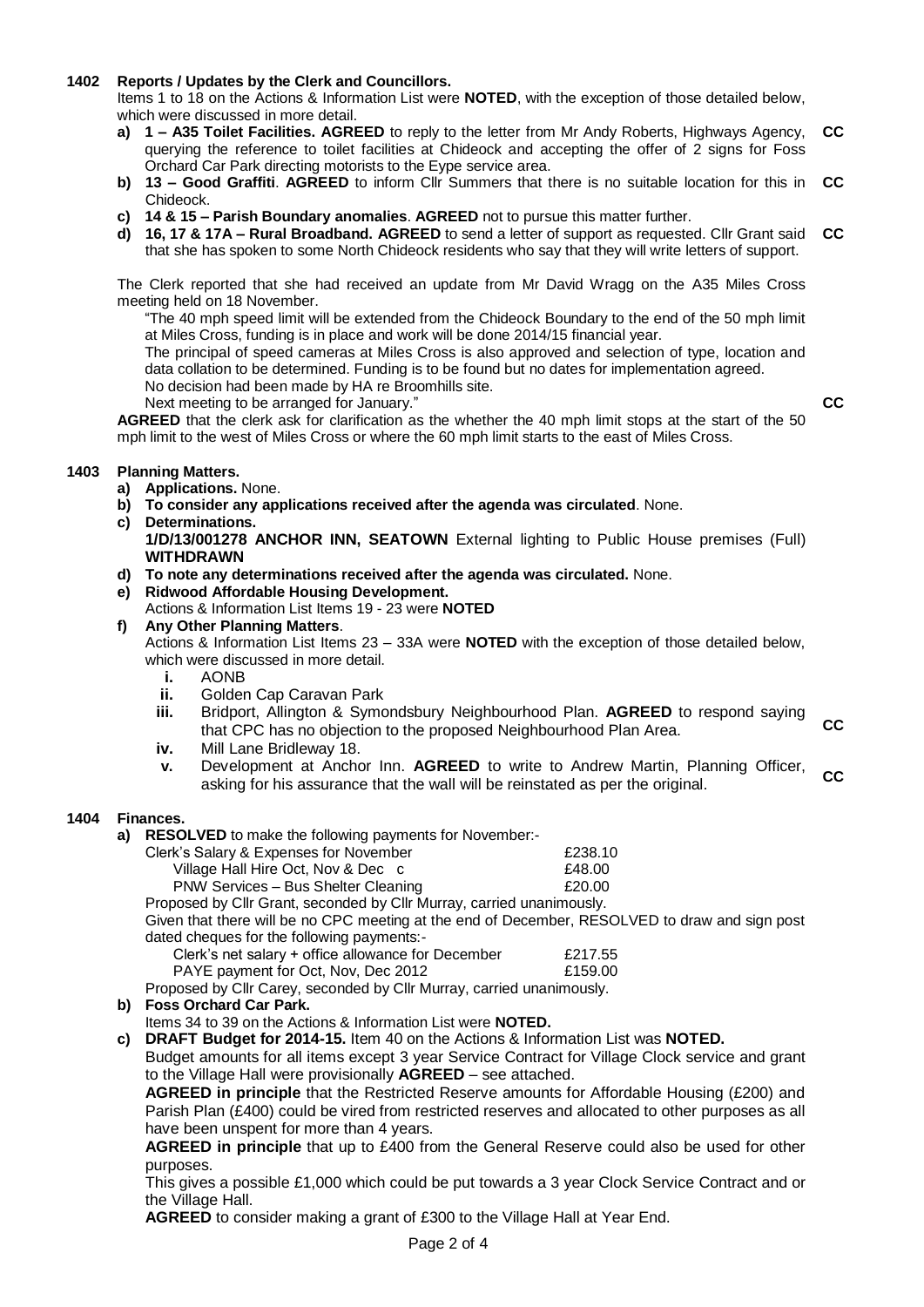The Clerk to contact Smith of Derby regarding the cost of the 3 year contract.

The Budget will be further considered at the Finance & General Purposed Committee meeting on 8 January 2014

# **1405 Clapps Mead Playing Field.**

Cllr Grant reported that Mr Basil Kidston says he is not able to make a further cut of the Play Area. Agreed to leave this – Mr Kidston may be able to do this at some point otherwise maybe a volunteer would be able to do it.

# **1406 Flood Management Plan for the Winniford Valley.**

Items 47 - 50 on the Actions & Information List were **NOTED**.

The Clerk will remind Mr Mudford and Mr Clive Richards of the request for quotes for remedial works to the rover bank at Foss Orchard Car Park

# **1407 Current Consultations**.

**a) Dorset and East Devon Coast World Heritage Site Draft Management Plan 2014 – 2019. RM/ Required by 30 December 2013.** Executive Summary given to all. Copy of the draft document **KG/** passed to Cllr Murray, **AGREED** that this be delegated to Cllr Murray and Cllr Geraghty. **CC**

## **1408 Motions Received with Notice.**

As per Cllr Grant proposed motion:

**RESOLVED** to agree to the request from Dorset Police to place 2 Automatic Number Plate Recognition (ANPR) cameras in Foss Orchard Car Park, subject to the setting up of a lease agreement between CPC and Dorset Police for payment of an annual ground rent and agreement as to the location of the equipment.

Proposed by Cllr Grant, seconded by Cllr Carey.

**1409 Correspondence.** There were no other items of correspondence to be brought to Councillors' notice.

# **1410 To confirm the date and time of the next meeting of Chideock Parish Council.**

The next meeting of Chideock Parish Council will be on Tuesday 28 January 2014 at 10:00 am.

The meeting closed at **1:10 pm.**